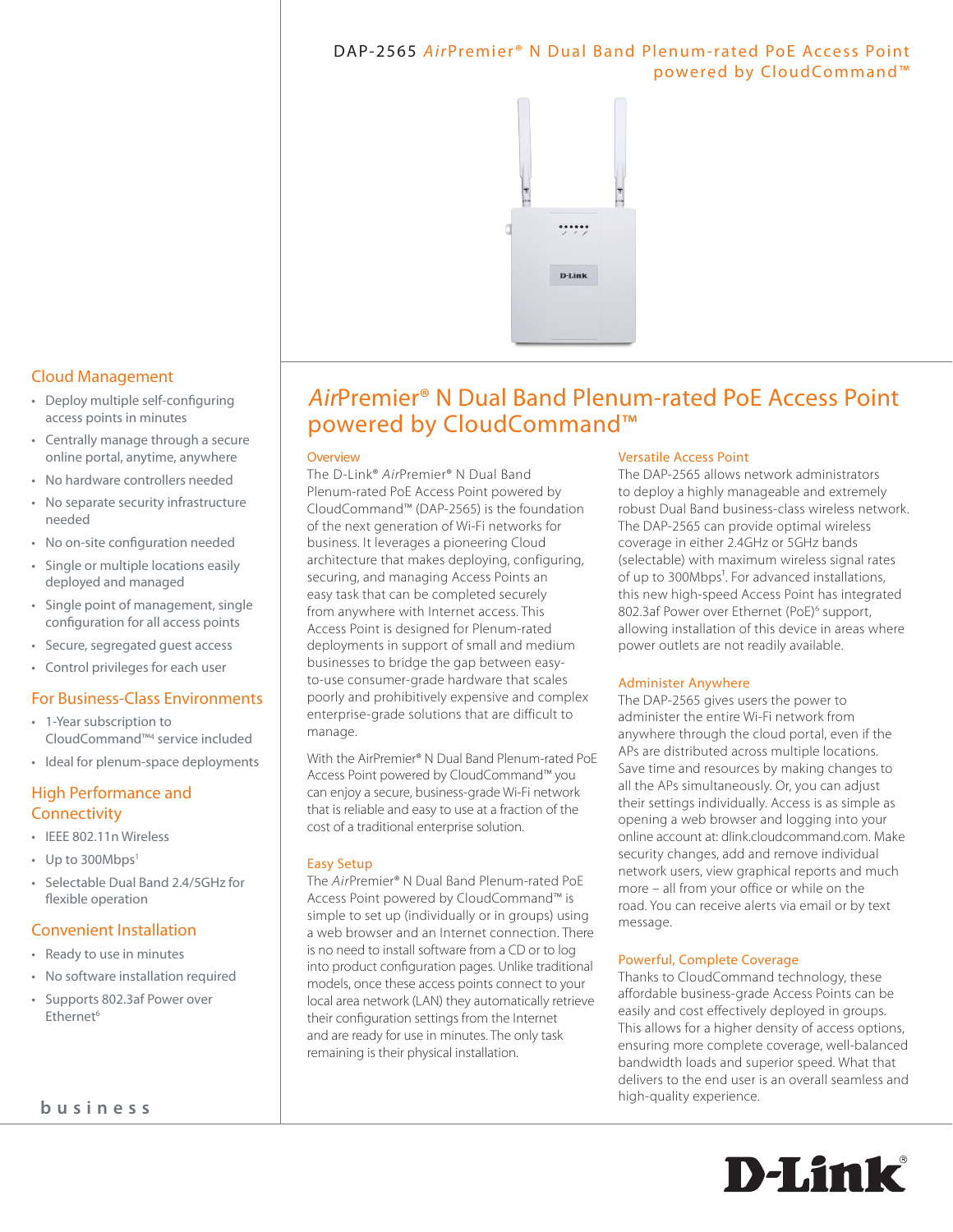

### Business Features

- • Statistics and graphic reports
- • Intrusion detection
- • Email and SMS notifications
- • Firewalled guest network
- • Individual user management with 2-factor authentication and encryption

# DAP-2565 AirPremier<sup>®</sup> N Dual Band Plenum-rated PoE Access Point powered by CloudCommand™

#### Secure Access

In addition to the traditional WPA2™ encryption standard for secure access, the DAP-2565 offers Individual Device Authentication (IDA) technology. This technology automatically identifies and secures each connected device on an individual basis. The security setup is as simple as sending a text message. IDA allows for easier management of network access privileges and gives administrators the ability to quickly add and remove users without having to constantly change security keys (a common challenge that many wireless solutions have today). Administrators can also choose to send individual network keys to users by email or text message.

#### **Reduce Cost of Ownership**

The DAP-2565 provides everything an administrator needs to remotely manage Wi-Fi networks, reducing the hassle of maintaining costly on-site IT support. By leveraging the Internet, the DAP-2565 has made management of APs through physical controllers an obsolete concept, reducing network infrastructure costs and simplifying both deployment and management. Prepare to save money and resources by implementing a DAP-2565-based Wi-Fi network in your business.

#### Exterior Plenum Space Installation

Ideal for plenum space installation, the DAP-2565 complies with requirements for electrical devices mounted above ceiling tiles.

Includes two removable dual-band omni-directional antenna.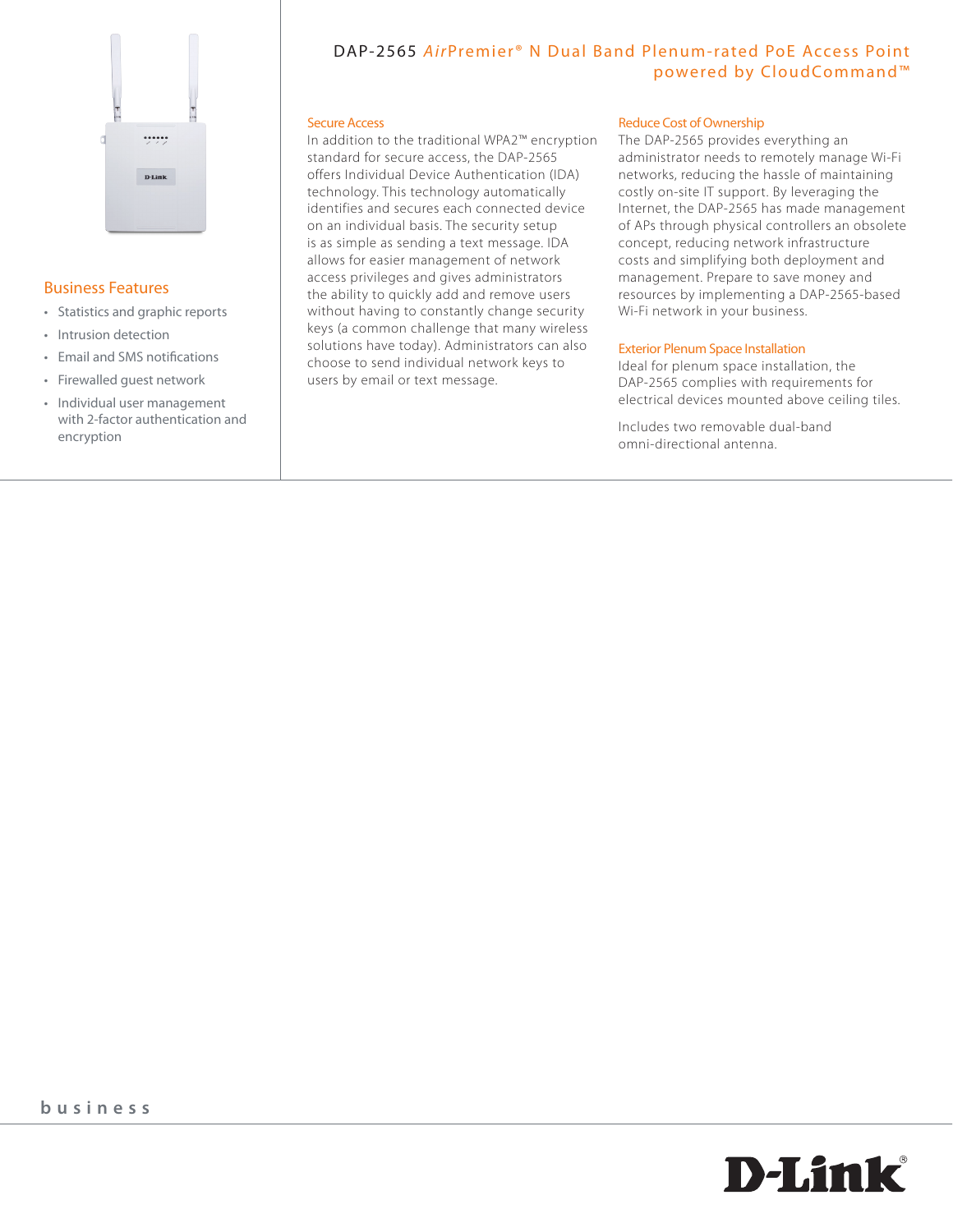# DAP-2565 AirPremier<sup>®</sup> N Dual Band Plenum-rated PoE Access Point powered by CloudCommand™

### Retail and Franchise Stores

When multiple APs exist in multiple locations





**Today** Disadvantage: Costly and complex IT infrastructure required for guest and staff networks



With CloudCommand<sup>™</sup> Powered Access Points Advantage: Separate and secure networks for guest and staff networks available out the box

### Schools and Campuses

When multiple APs exist in multi-building location



**b u s i n e s s**